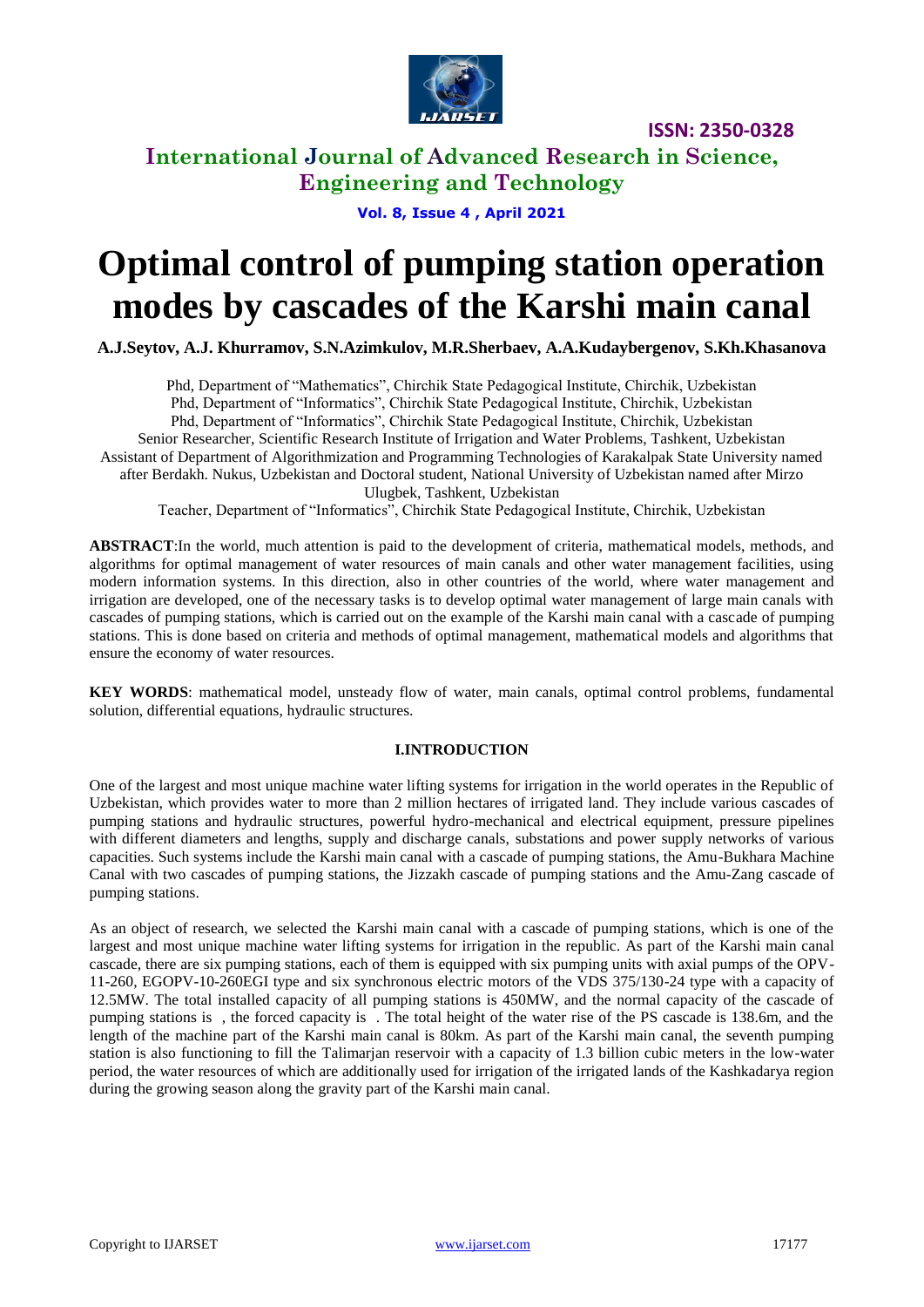

# **International Journal of Advanced Research in Science, Engineering and Technology**

#### **Vol. 8, Issue 4 , April 2021**

#### **II. METHODS**

To determine the operating modes of an axial pump, it is necessary to have their load characteristics  $N = f(Q)$ . They can be constructed using the universal characteristic of the pump [1,2,3], where the dependences  $H = f(Q)$  and  $\eta = f(Q)$  are given according to the well-known formula of power on the shaft of the pump unit

$$
N = g \frac{QH}{\eta},
$$
 (1)

where Q is the pump flow rate; H is the pump head;  $\eta$  is the pump efficiency.

The flow rate of the axial pump depends on the lifting height *H* and the angle of rotation of the blades φ.

$$
Q = Q(H, \varphi) \tag{2}
$$

where *H* is the lifting height;  $\varphi$  is the angle of rotation of the pump blades; Q is the flow rate of the pump unit.

In catalogs and reference books, the flow characteristic of the axial pump is set as a family of curves at different angles of rotation of the blades

$$
Q_i = Q_i(H, \varphi_i), \quad i = 1, 2, ..., N,
$$

where  $\varphi_i$  is the angle of rotation of the blades corresponding to the *i*-th curve; N is the number of curves.

The performance characteristics of the pump unit are presented in the form of a family of curves that depend on the

height of the water rise at different angles of rotation of the impeller blades of the axial pump  
\n
$$
\Omega_{j}^{i} = \Omega_{H,Q,\varphi} \cup \Omega_{H,\eta,\varphi}, \quad i = \overline{1, N},
$$
\nwhere  $\Omega_{H,Q,\varphi} = \begin{cases} Q_{j}^{i} & i = \overline{1, N}, (j = \overline{1, K}) \\ H_{i} & i = \overline{1, N}, \\ \varphi_{j} & j = \overline{1, K}, \end{cases}$  is the flow characteristics of the pump unit;  
\n
$$
\Omega_{H,\eta,\varphi} = \begin{cases} \eta_{j}^{i} & i = \overline{1, N}, (j = \overline{1, K}) \\ H_{i} & i = \overline{1, N}, \\ \varphi_{j} & j = \overline{1, K}, \end{cases}
$$
 is the energy characteristic of the pump unit;

 $\varphi_j$  is the angle of rotation of the blades corresponding to the *j*-th curve;  $\eta_j^i$  – Efficiency of the *i*-th pump unit for the  $j$ -th curve.

The permissible area  $D$  of the pump unit operation in the coordinates  $Q-H$  is determined by the following external boundaries:

$$
D_{1\min}^i = \Omega_T^{i\max} \cap \Omega_{H,Q,\varphi}^i,
$$
  
\n
$$
D_{1\min}^i = \Omega_T^{i\min} \cap \Omega_{H,Q,\varphi}^i,
$$
  
\n
$$
D_{2\max}^i = \Omega_{H,Q,\varphi\max}^i,
$$
  
\n
$$
D_{2\min}^i = \Omega_{H,Q,\varphi\min}^i,
$$
\n(4)

(3)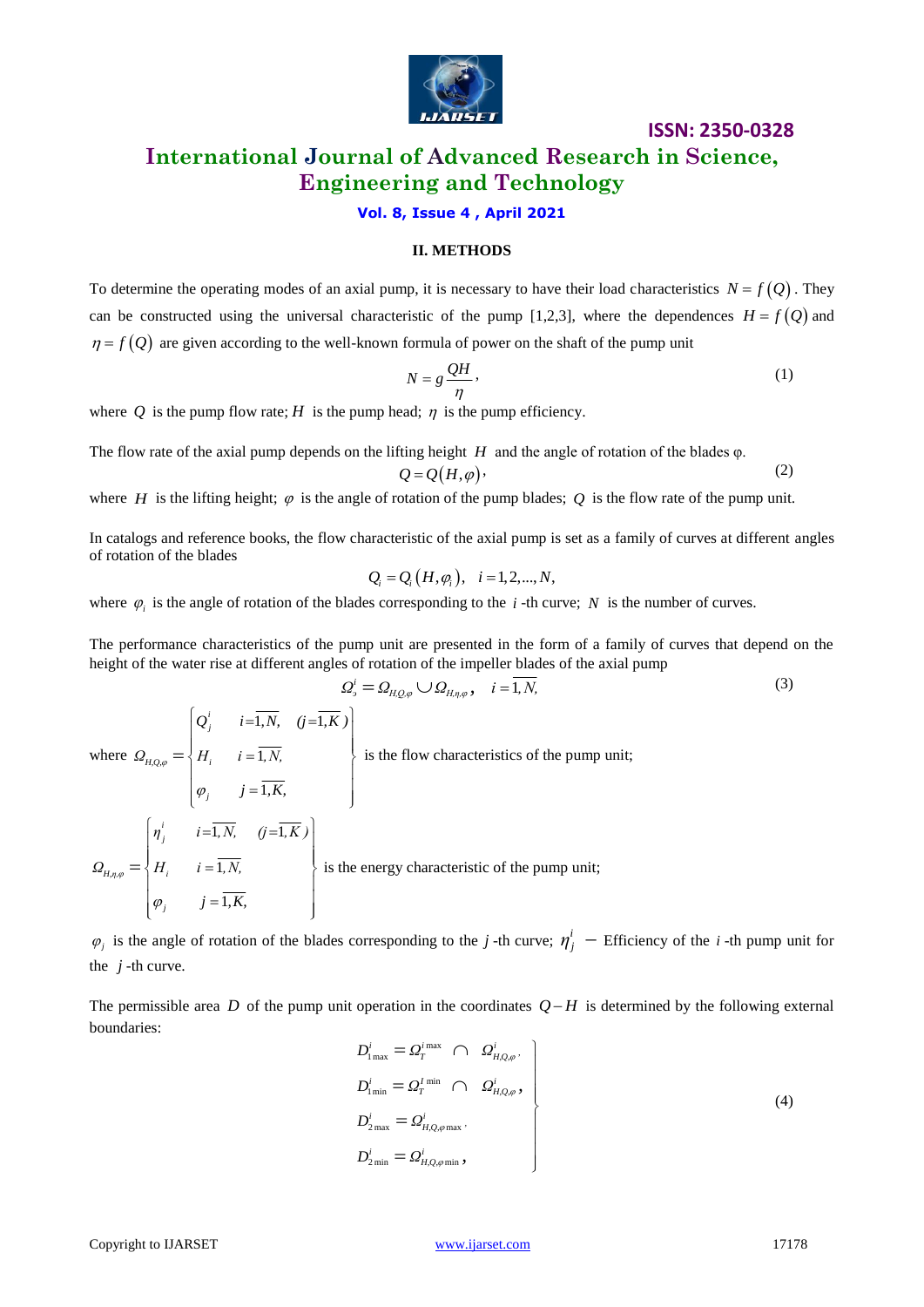

# **ISSN: 2350-0328 International Journal of Advanced Research in Science, Engineering and Technology**

### **Vol. 8, Issue 4 , April 2021**

where  $Q_T^{i_{\text{max}}}$ ,  $Q_T^{i_{\text{min}}}$  is the characteristic of the pipeline at the maximum and minimum geometric lifting height;  $\varphi_{\text{max}}$ ,  $\varphi_{\text{min}}$  is the maximum and minimum rotation angles of the axial pump blades.

At present, it is convenient to use modern methods using various finite polynomial functions to approximate the flow characteristics of pumping units.

$$
\Pi_m(x, y) = \sum_{k+l=0}^m a_{kl} x^k y^l \tag{5}
$$

where  $x, y$  - are the arguments of a function of two variables, in our case they represent the water pressure and the rotation angles of the axial pump blades. In this case, the area of determining the consumption characteristic is divided into triangular elements. For example, in the linear approximation of a two-dimensional function on a triangle  $(m=1)$ , the interpolation polynomial has the following form:

$$
H_m(x, y) = a_1 + a_2 x + a_3 y = \sum_{i=1}^{3} U_i p_i(x, y)
$$
 (6)

where  $U_i$   $(i = 1, 2, 3)$  is the value of the approximated function  $U(x, y)$  at the vertices of the triangle  $p_i(x, y)$ ,

$$
p_i(x, y) = \frac{1}{C_{jkl}} (\tau_{kl} + \eta_{kl} x + \xi_{kl} y) = \frac{D_{kl}}{C_{jkl}} ,
$$
 (7)

where  $\tau_{kl} = x_k y_l - y_k x_l$ ,  $\eta_{kl} = y_k - y_l$ ,  $\xi_{kl} = x_k - y_l$ .

$$
- y_{i}, \zeta_{kl} = x_{k} - y_{l}. \nD_{kl} = \det \begin{bmatrix} 1 & x & y \\ 1 & x_{k} & y_{k} \\ 1 & x_{l} & y_{l} \end{bmatrix} \quad C_{jkl} = \det \begin{bmatrix} 1 & x_{j} & y_{j} \\ 1 & x_{k} & y_{k} \\ 1 & x_{l} & y_{l} \end{bmatrix},
$$
\n(8)

Moreover,  $(j, k, l)$  is an arbitrary permutation of (1, 2, 3), and  $|C_{jkl}|$  is the doubled area of the triangle  $P_1P_2P_3$ ; it is easy to see that

$$
p_i(x_k, y_k) = \begin{cases} 1 & (j = k) \\ 0 & (j \neq k), \quad 1 \leq j, k \leq 3 \end{cases}.
$$

The lifting height (statistical head) of a pumping unit is defined as the difference between the upstream and downstream levels of a pumpin:

$$
H = z_{us} - z_{ds} \t\t(9)
$$

where  $z_{us}$  – upstream water level mark,  $z_{ds}$  - downstream water level mark.

The characteristics of the pressure losses in the pipeline of the pumping station are presented in the catalogues-

reference books in the form of functional curves depending on the supply and lifting height  
\n
$$
\Omega_T^i = \begin{cases}\nQ_j^i & J = \overline{1, K}; \quad (i = \overline{1, N}), \quad N \le M \\
H_T^j & J = \overline{1, K}\n\end{cases}, \qquad (10)
$$

where,  $Q_i^i$  is the argument of the pressure characteristic of the pipeline, i.e. the supply of the *i*-th pumping unit; K is the number of points in the pressure characteristic; N is the number of working pumping units;  $H_T^j = H + \nabla H_j$  is the function of the pressure characteristic;  $\nabla H_j$  is the head loss.

If the set values  $Q$  and  $H$  are located inside the area  $D$ , it is assumed that the required water flow can be provided by this unit, otherwise this mode cannot be implemented by this unit. When operating multiple units, the limits of the permissible area are determined by summing the costs within the boundaries of the areas at a constant lifting height.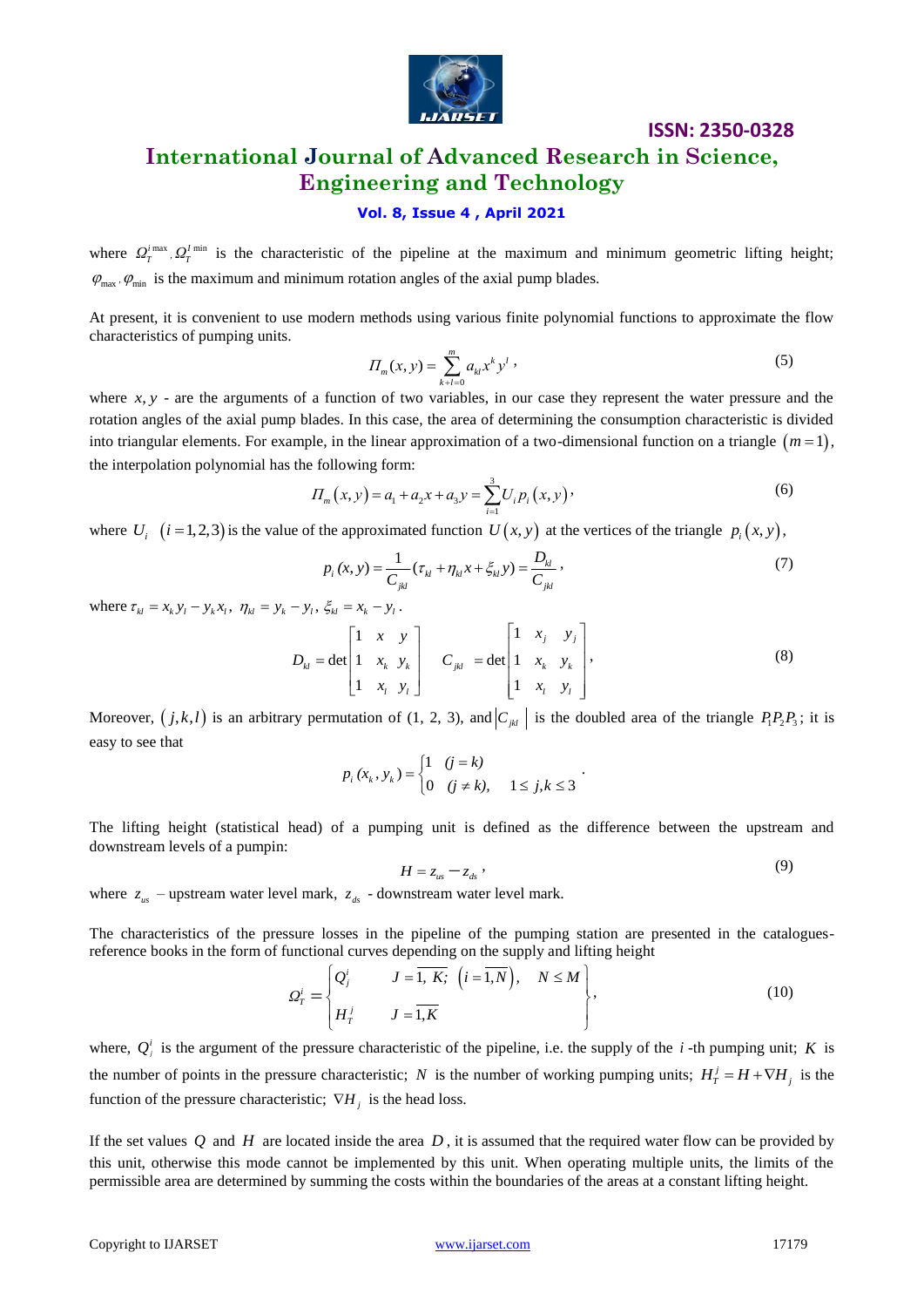

# **International Journal of Advanced Research in Science, Engineering and Technology**

#### **Vol. 8, Issue 4 , April 2021**

The flow rate, the manometric lifting height and the efficiency of the working pump unit, i.e., the state of each working pump unit, is characterized by a triple:  $(z_{us}, z_{ds}, \varphi_i^p)$  where:  $\varphi_i^p$  is the angle of rotation of the blades of the *i*-th working axial pump. Therefore, the flow rate and efficiency of the *i*-th pumping unit is determined from the expressions

$$
\mathcal{Q}_p^i(Q_p^i, H_p^i) = (\mathcal{Q}_i^i \cap \mathcal{Q}_{H,Q,\varphi}) \cap \mathcal{Q}_{H,Q,\eta},
$$
\n
$$
\phi_i = \varphi_i^p, \qquad \mathcal{Q}_{H,Q,\varphi} \subset \mathcal{Q}_s^i, \quad \mathcal{Q}_{H,\eta,\varphi}^i \subset \mathcal{Q}_s^i
$$
\n(11)

This expression is the intersection of the pressure loss curve on the pipeline and the flow characteristics of the units operating at the specified  $\varphi_p^i$  -angles of rotation of the axial pump blades [11]. The point  $\Omega_p^i(H_p^i, Q_p^i)$  is the working point of the *i* -th pump unit.

The total flow rate and power consumption for a pumping station as a whole is defined as the algebraic sum of the costs and capacities of the operating unit

$$
Q_{PS} = \sum_{i \in N^P} Q_i, \qquad N_{PS} = \sum_{i \in N^P} N_i,
$$
 (12)

where:  $N_i = \frac{N_i}{102}$  $\eta_i = \frac{I^{\prime} H_i Q_i}{102 \eta_i}$  $N_i = \frac{\gamma H_i Q_i}{\gamma H_i}$ 'n  $=\frac{f^{i}f^{j}}{f^{j}f^{j}}$  is the capacity of the *i* -th pumping unit;  $\gamma$  is the volume weight of the pumped liquid.

Thus, the water consumption and the power consumption of the pumping station are determined by algorithmic dependencies [15]

$$
Q_{PS}(t) = F_q(t, N^p(t), z_{us}(t), z_{ds}(t))
$$
  
\n
$$
N_{PS}(t) = F_n(t, N^p(t), z_{us}(t), z_{ds}(t))
$$
\n(13)

where  $N_p(t)$  is the set of working pumping units,  $z_{\epsilon\delta}(t)$  is the upstream water level,  $z_{\mu\delta}(t)$  is the downstream water level.

The operating modes of a pumping station equipped with axial pumps are represented algorithmically as  
\n
$$
Q_i^{PS} = F_i^i \left[ z_i^{DS}, z_i^{US}, \left( N_i, N_i^P, \phi_i^P \right) \right]_{i=1,...,6}
$$
\n
$$
N_i^{PS} = F_i^i \left[ z_i^{DS}, z_i^{US}, \left( N_i, N_i^P, \phi_i^P \right) \right]
$$
\n(14)

where  $F_1^i$ ,  $F_2^i$  algorithmic operators.

#### **III. RESULTS**

Calculations of algorithms for solving problems of optimization mode of pumping stations of the Karshi main canal are necessary in order to obtain optimization of the intra-station mode of pumping stations of the Karshi main canal are necessary in order to obtain optimized intra-station modes of operation of pumping stations by adjusting the rotation angles of the axial pump blades in order to minimize electricity consumption by synchronous electric motors of pumping units of pumping stations. The tables show the results of solving the problems of optimizing the intra-station mode of operation of the pumping stations of the Karshi main canal cascade at different values of the rotation angles of the axial pump blades, as well as the associated performance of the axial pump and the electric power consumption of the pumping units of the pumping stations at different values. Based on the results of the calculations, the optimal variants of the intra-station mode and the optimal variants of the intra-station mode of each of the six pumping stations of the Karshi main canal were determined.

Results of solving problems of optimization of the in-plant mode of 1-pump stations of the cascadeThe data of the Karshi Main Canal are shown in Table 1.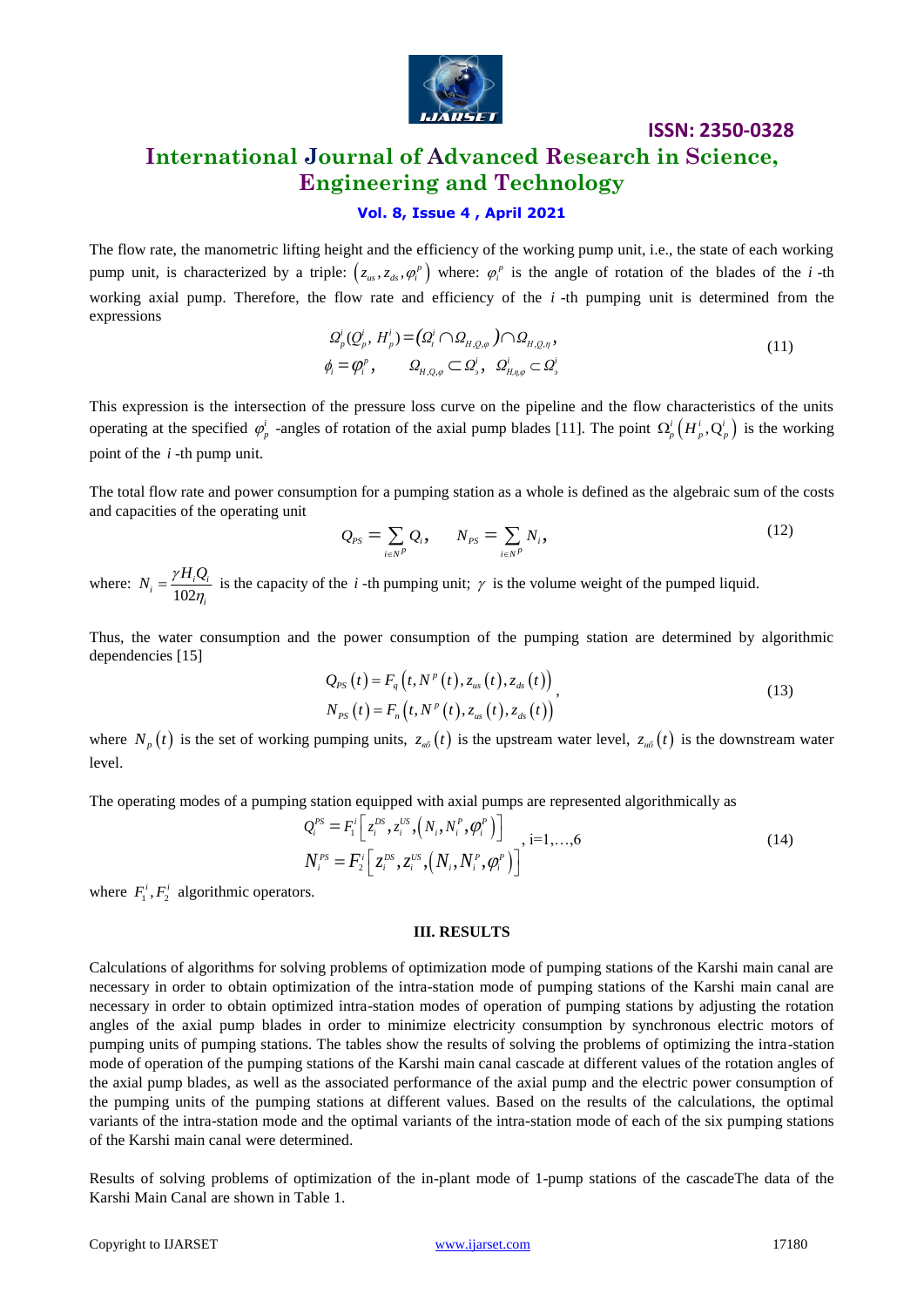

**International Journal of Advanced Research in Science, Engineering and Technology**

#### **Vol. 8, Issue 4 , April 2021**

**Table 1.**

**Optimization of intra-station operation modes of 1-pumping stations of the Karshi Main Canal cascade The specified flow rate = 190,00. Downstream level = 7,00. Upstream level = 24,00.**

|                 | .           |              |             |              |  |
|-----------------|-------------|--------------|-------------|--------------|--|
| Option          | Unit Number | U-turn angle | consumption | Power output |  |
|                 |             | degrees      | $m^3$ / sec | <b>MW</b>    |  |
| Optimal<br>mode | $UN - 1$    | $-2,00$      | 40,80       | 11,73        |  |
|                 | $UN - 2$    | $-2,00$      | 40,70       | 11,77        |  |
|                 | $UN - 3$    | $-2,00$      | 40,80       | 11,73        |  |
|                 | $UN - 4$    | $-4,00$      | 37,10       | 9,96         |  |
|                 | $UN - 5$    |              |             |              |  |
|                 | $UN - 6$    | $-8,00$      | 30,70       | 9,45         |  |
| $PS-1$          |             |              | 189.80      | 54.6         |  |

The optimal option is shown in bold, and other options that implement the specified mode are shown in normal font. From Table 1, the specified water supply mode of  $190 \frac{m^3}{\sec}$  is provided with an absolute accuracy of 99,8%, i.e.  $189.80 \frac{m^3}{\text{sec}}$  with the lowest power consumption of 54,6MW.

The results of solving the problems of optimizing the intra-station mode of the 2-pumping stations of the Karshi Main Canal cascade are shown in Table 2.

#### **Table 2. Optimization of intra-station operation modes of the 2-pumping stations of the Karshi Main Canal cascade The specified flow rate = 180,00. Lower water level = 31,00. Upstream level = 55,00.**

|                      |             |              | $\overline{\phantom{a}}$ |              |
|----------------------|-------------|--------------|--------------------------|--------------|
| Option               | Unit Number | U-turn angle | consumption              | Power output |
|                      |             | degrees      | $m^3$ / sec              | <b>MW</b>    |
| 5<br>Optimal<br>mode | $UN - 1$    |              |                          |              |
|                      | $UN - 2$    | $-8,00$      | 30,70                    | 9,45         |
|                      | $UN - 3$    | $-8,00$      | 30,70                    | 9,45         |
|                      | $UN - 4$    | $-8,00$      | 30,70                    | 9,45         |
|                      | $UN - 5$    | $-8,00$      | 30,70                    | 9,45         |
|                      | $UN - 6$    | $-8,00$      | 30,70                    | 9,45         |
| PS <sub>2</sub>      |             |              | 153,5                    | 47,25        |

The optimal option is shown in bold, and other options that implement the specified mode are shown in normal font. From Table 2, the specified water supply mode of  $180 \frac{m^3}{\text{sec}}$  is provided with an absolute accuracy of 85,3%, i.e.

 $153.5 \frac{m^3}{\text{sec}}$  with the lowest power consumption of 47,25 MW.

The results of solving the problems of optimizing the intra-station mode of the 3-pumping stations of the Karshi Main Canal cascade are shown in Table 3.

**Table 3 Optimization of intra-station operation modes of 3-pump stations of the Karshi Main Canal cascade The specified flow rate = 190,00. Lower water level = 55,00. Upstream level = 79,00.**

| Option          | The specifical from $1000 - 120000$ from $1000$ for $1000 - 20000$ exposed $0.0000$<br>Unit Number | U-turn angle | consumption | Power output |
|-----------------|----------------------------------------------------------------------------------------------------|--------------|-------------|--------------|
|                 |                                                                                                    | degrees      | $m^3$ / sec | <b>MW</b>    |
|                 | $UN - 1$                                                                                           |              |             |              |
|                 | $UN - 2$                                                                                           | $-6,00$      | 33,90       | 9,96         |
|                 | $UN - 3$                                                                                           | $-8,00$      | 30,70       | 9,45         |
| Optimal<br>mode | $UN - 4$                                                                                           | $-6,00$      | 33,90       | 9,96         |
|                 | $UN - 5$                                                                                           | $-4,00$      | 37,20       | 10,87        |
|                 | $UN - 6$                                                                                           | $-2,00$      | 40,80       | 11,73        |
| $PS-3$          |                                                                                                    |              | 176.50      | 51.97        |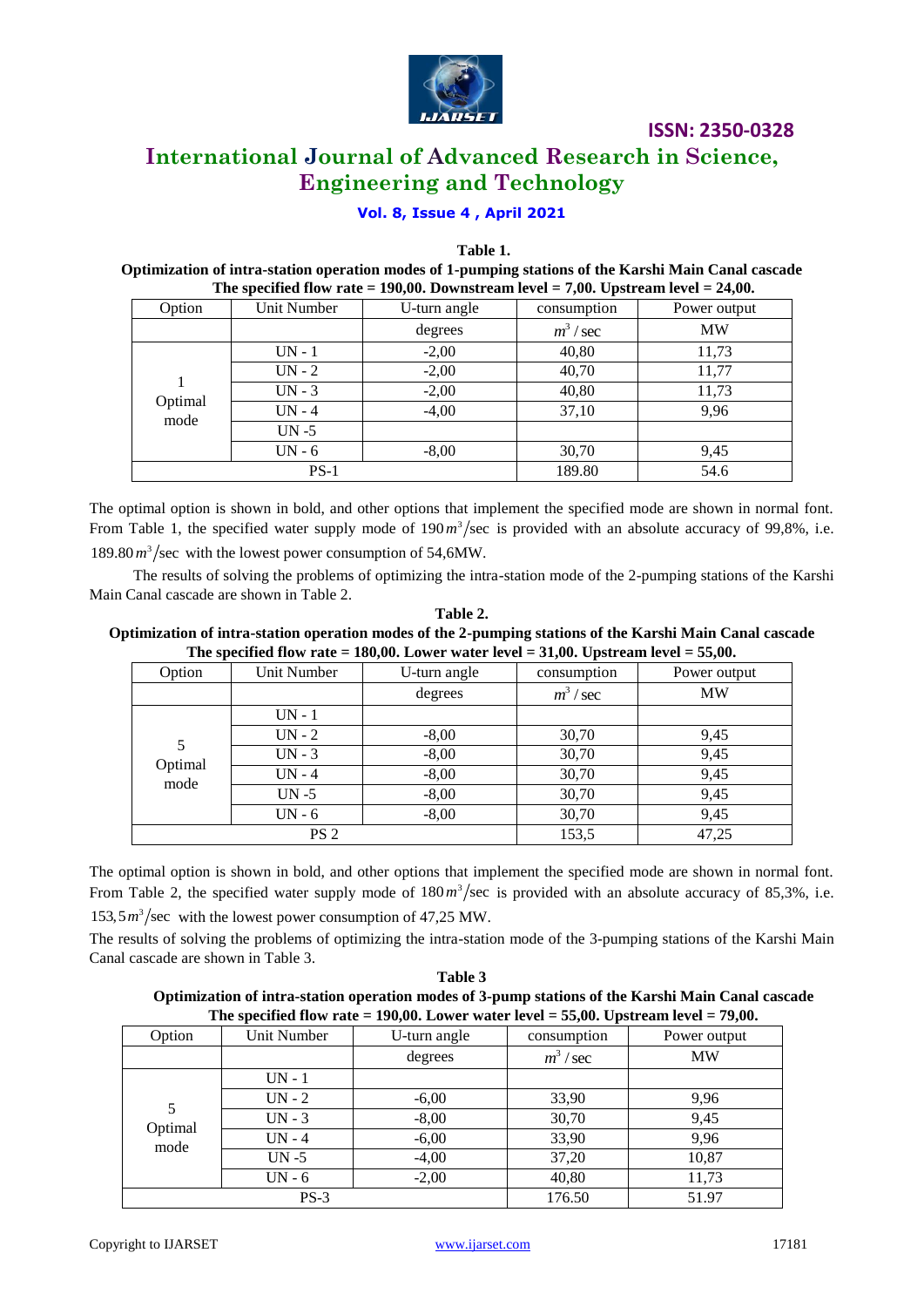

# **International Journal of Advanced Research in Science, Engineering and Technology**

#### **Vol. 8, Issue 4 , April 2021**

The optimal option is shown in bold, and other options that implement the specified mode are shown in normal font. From Table 3, the specified water supply mode of  $190 \frac{m^3}{\text{sec}}$  is provided with an absolute accuracy of 92,9%, i.e.  $176.5 m<sup>3</sup>/sec$  with the lowest power consumption of 51,97 MW.

The results of solving the problems of optimizing the intra-station mode of 4-pumping stations of the Karshi main Canal cascade are shown in Table 4. **Table 4**

| Optimization of intra-station operation modes of 4-pump stations of the Karshi Main Canal cascade |             |              |             |              |  |
|---------------------------------------------------------------------------------------------------|-------------|--------------|-------------|--------------|--|
| The specified flow rate $= 190,00$ . Lower water level $= 79,00$ . Upstream level $= 103,00$ .    |             |              |             |              |  |
| Option                                                                                            | Unit Number | U-turn angle | consumption | Power output |  |
|                                                                                                   |             |              |             |              |  |

| Option          | Unit Number | U-turn angle | consumption | Power output |
|-----------------|-------------|--------------|-------------|--------------|
|                 |             | degrees      | $m^3$ / sec | <b>MW</b>    |
| Optimal<br>mode | $UN - 1$    | $-6,00$      | 33,90       | 9,96         |
|                 | $UN - 2$    | $-4,00$      | 37,10       | 10,90        |
|                 | $UN-3$      | $-2,00$      | 40,80       | 11,73        |
|                 | $UN-4$      | $-6,00$      | 33,90       | 9,96         |
|                 | $UN - 5$    |              |             |              |
|                 | $UN - 6$    | $-8,00$      | 30,70       | 9,45         |
| $PS-4$          |             |              | 174,4       | 52           |

The optimal option is shown in bold, and other options that implement the specified mode are shown in normal font. From Table 4, the specified water supply mode of  $190 \frac{m^3}{\text{sec}}$  is provided with an absolute accuracy of 91,8%, i.e.  $174, 4 m<sup>3</sup>/sec$  with the lowest power consumption of 52,0 MW.

The results of solving the problems of optimizing the intra-station mode of 5-pumping stations of the Karshi main Canal cascade are shown in Table 5. **Table 5** 

| Table 5                                                                                           |
|---------------------------------------------------------------------------------------------------|
| Optimization of intra-station operation modes of 5-pump stations of the Karshi Main Canal cascade |
| The specified flow rate $= 190.00$ . Lower water level $= 103.00$ . Upstream level $= 127.00$ .   |

| Option               | Unit Number | U-turn angle | consumption | Power output |
|----------------------|-------------|--------------|-------------|--------------|
|                      |             | degrees      | $m^3$ / sec | <b>MW</b>    |
| 5<br>Optimal<br>mode | $UN - 1$    |              |             |              |
|                      | $UN - 2$    | $-8,00$      | 30,80       | 9,39         |
|                      | $UN-3$      | $-2,00$      | 40,80       | 11,73        |
|                      | $UN-4$      | $-2,00$      | 40,80       | 11,73        |
|                      | $UN - 5$    | $-4,00$      | 37,20       | 10,87        |
|                      | $UN - 6$    | $-8,00$      | 30,80       | 9,39         |
| $PS-5$               |             |              | 180,40      | 53,11        |

The optimal option is shown in bold, and other options that implement the specified mode are shown in normal font. From Table 5, the specified water supply mode of  $190 \frac{m^3}{\text{sec}}$  is provided with an absolute accuracy of 94,9%, i.e. 180,40 $m^3$ /sec with the lowest power consumption of 53,11 MW.

The results of solving the problems of optimizing the intra-station mode of the 6-pumping stations of the Karshi main Canal cascade are shown in Table 6.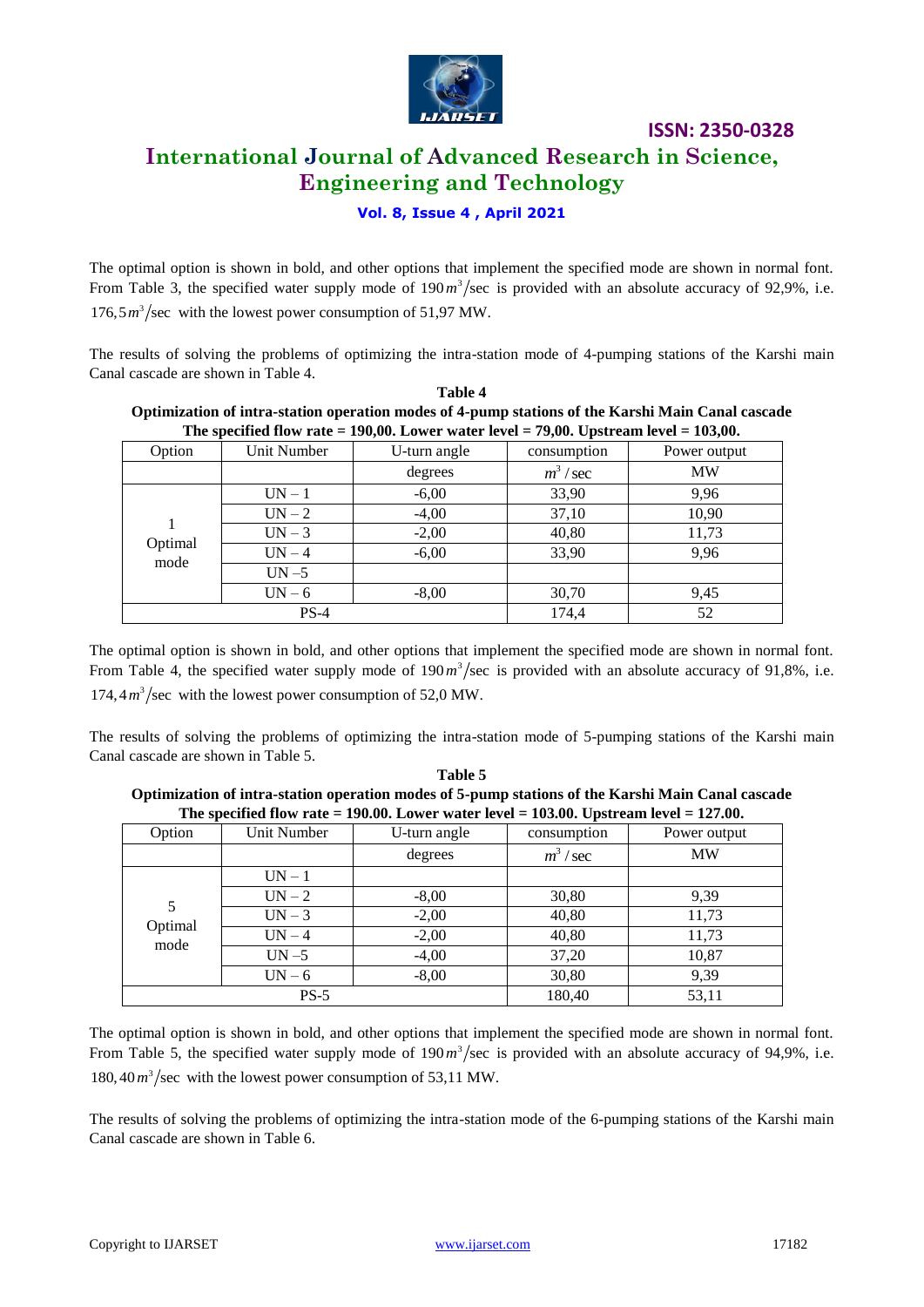

# **ISSN: 2350-0328 International Journal of Advanced Research in Science, Engineering and Technology**

#### **Vol. 8, Issue 4 , April 2021**

| Table 6.                                                                                              |
|-------------------------------------------------------------------------------------------------------|
| Optimization of intra-station operation modes of the 6-pump stations of the Karshi Main Canal cascade |
| The specified flow rate $= 190.00$ . Lower water level $= 127.00$ . Upstream level $= 151.00$ .       |

| --- - <b>-</b> - - |             |              |             |              |
|--------------------|-------------|--------------|-------------|--------------|
| Option             | Unit Number | U-turn angle | consumption | Power output |
|                    |             | degrees      | $m^3$ / sec | <b>MW</b>    |
|                    | $UN - 1$    |              |             |              |
| 5 Optimal<br>mode  | $UN - 2$    | $-4,00$      | 37,20       | 10,87        |
|                    | $UN-3$      | $-6,00$      | 33,90       | 9,96         |
|                    | $UN-4$      | $-2,00$      | 40,80       | 11,73        |
|                    | $UN - 5$    | $-6,00$      | 33,90       | 9,96         |
|                    | $UN - 6$    | $-8,00$      | 30,80       | 9,39         |
| $PS-6$             |             | 176.60       | 51.91       |              |

The optimal option is shown in bold, and other options that implement the specified mode are shown in normal font. From Table 6, the specified water supply mode of 190 m3/s is provided with an absolute accuracy of 92.9%, i.e. 176.60 m3 / s with the lowest energy consumption of 51.91 MW.

Thus, using the developed algorithms for solving problems of optimal management of objects of main canals with cascades of large pumping stations, they can be managed according to the specified criteria with minimal unproductive losses of water and energy resources, which can reach up to 10% for water resources, and up to 3% for energy resources, which is a great economic effect for such objects as main canals with cascades of large pumping stations.

This article is based on the material of the applied project KX-A-KX-2018-279 - "IMPROVING THE OPERATION MODES OF CASCADES OF LARGE PUMPING STATIONS USING MODERN MANAGEMENT METHODS AND NEW EQUIPMENT, REDUCING THE LOSS OF WATER AND ENERGY RESOURCES", which was carried out under a contract with the Ministry of Innovative Development of Science in the laboratory "Modern Information Technologies in Water Management and Water Resources Management" of the Research Institute of Irrigation and Water Problems during 2017-2020, according to the priority directions of development of the national economy of the Republic of PFI – 5 "Biology, biotechnics, soil science, water problems, issues of genetics, plant and animal breeding".

#### **IV. CONCLUSION**

Based on the above, it can be concluded that the developed mathematical models and algorithms accurately reflect the qualitative and quantitative parameters of the main canal section and pumping stations. This justifies the possibility of using them to control the processes in the main canals with cascades of pumping stations.

Based on the selected algorithmization methods, numerical algorithms are developed for solving problems of optimal control of a section of the canal bounded by two pumping stations, a pumping station and hydraulic structures on a section of the Karshi main canal, which solve the problems of unsteady water movement on the sections of the canal and the process of water supply of the cascade of pumping stations of the Karshi main canal.

The results of calculations of algorithms for solving problems of optimization of the intra-station mode of pumping stations of the Karshi main canal are presented, which show that NS-1 operates in the optimization mode in option 1, PS-2 in option 5, PS-3-5, PS-4-1, PS-5-5 and PS-6-5, with these specified values of the rotation angles of the axial pump blades of the pumping units of the PS cascade of the Karshi main canal.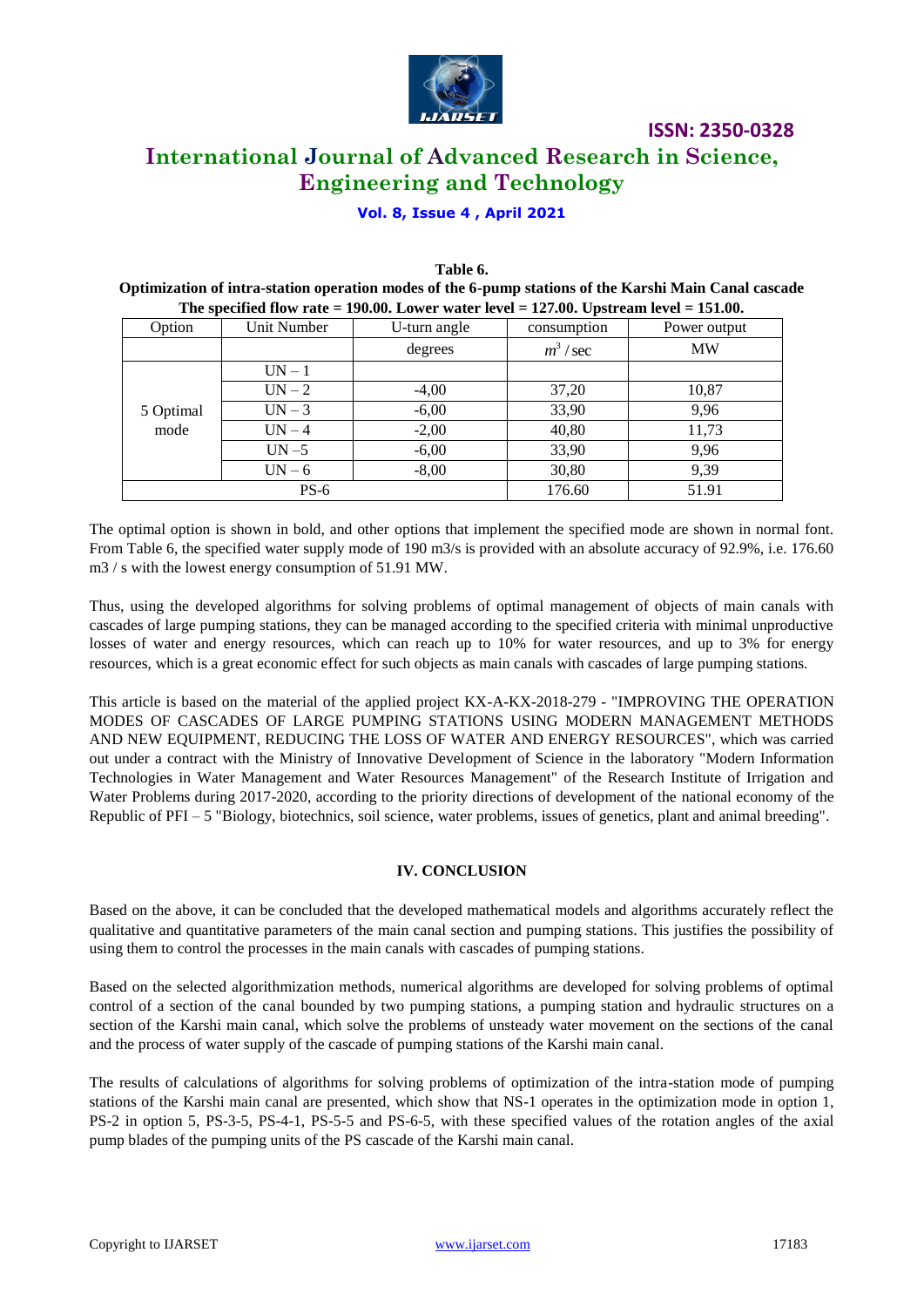

### **International Journal of Advanced Research in Science, Engineering and Technology**

#### **Vol. 8, Issue 4 , April 2021**

#### **REFERENCES**

[1]. [Rakhimov, S.,](https://www.scopus.com/authid/detail.uri?authorId=57219124931) [Seytov, A.,](https://www.scopus.com/authid/detail.uri?authorId=57219268429) [Nazarov, B.,](https://www.scopus.com/authid/detail.uri?authorId=57209305694) [Buvabekov, B.,](https://www.scopus.com/authid/detail.uri?authorId=57219269058) Optimal control of unstable water movement in canals of irrigation systems under conditions of discontinuity of water delivery to consumers. IOP Conf. Series: Materials Science and Engineering 883 (2020) 012065, Dagestan, 2020, IOP Publishing DOI:10.1088/1757-899X/883/1/012065 (№5, Scopus, IF=4,652)

[2]. A. Kabulov, I. Normatov, A. Seytov and A. Kudaybergenov, "Optimal Management of Water Resources in Large Main Canals with Cascade Pumping Stations," 2020 IEEE International IOT, Electronics and Mechatronics Conference (IEMTRONICS), Vancouver, BC, Canada, 2020, pp. 1- 4, DOI: 10.1109/IEMTRONICS51293.2020.9216402 (№ 6, Scopus, IF= [9.936\)](https://ieeexplore.ieee.org/Xplorehelp/Help_pub_journals.html#impact_factor).

[3]. Shavkat Rakhimov, Aybek Seytov, Nasiba Rakhimova, Bahrom Xonimqulov. [Mathematical models of optimal](https://ieeexplore.ieee.org/abstract/document/9368798/) distribution of water in main [canals.](https://ieeexplore.ieee.org/abstract/document/9368798/) [2020 IEEE 14th International Conference on Application of Information and Communication Technologies \(AICT\),](https://ieeexplore.ieee.org/xpl/conhome/9368512/proceeding) INSPEC Accession Number: 20413548, IEEE Access, Tashkent, Uzbekistan, DOI[:10.1109/AICT50176.2020.9368798](https://doi.org/10.1109/AICT50176.2020.9368798) (AICT) pp. 1-4,(№ 6, Scopus, IF=3,557)

[4]. А.V. Kabulov, A.J. Seytov, A.A. Kudaybergenov, [Classification of mathematical models of unsteady water movement in the main canals of](https://www.researchgate.net/profile/Adilbay_Kudaybergenov/publication/346568221_Classification_of_mathematical_models_of_unsteady_water_movement_in_the_main_canals_of_irrigation_systems/links/5fc78d4992851c00f8453c86/Classification-of-mathematical-models-of-unsteady-water-movement-in-the-main-canals-of-irrigation-systems.pdf)  [irrigation systems,](https://www.researchgate.net/profile/Adilbay_Kudaybergenov/publication/346568221_Classification_of_mathematical_models_of_unsteady_water_movement_in_the_main_canals_of_irrigation_systems/links/5fc78d4992851c00f8453c86/Classification-of-mathematical-models-of-unsteady-water-movement-in-the-main-canals-of-irrigation-systems.pdf) International Journal of Advanced Research in Science, Engineering and Technology Vol. 7, Issue 4 , April 2020, ISSN: 2350- 0328, India, pp. 13392- 13401.(№ 6, Web of science, IF=3,98)

[5]. Sh.Kh.Rakhimov, A.J. Seytov, A.A. Kudaybergenov, Optimal control of unsteady water movement in the main canals. International Journal of Advanced Research in Science, Engineering and Technology Vol. 7, Issue 4 , April 2020, India, ISSN: 2350-0328, pp. 13380-13391. (№ 6, Web of science, IF=3,98).

[6]. A.J. Seytov, A.R. Kutlimuradov, R.N. Turaev,N.K. Muradov,A.A. Kudaybergenov, Mathematical model of optimal control of the supply canal to the first pumping station of the cascade of the Karshi main canal. International Journal of Advanced Research in Science, Engineering and Technology Vol. 8, Issue 3 , March 2021. India. ISSN: 2350-0328. pp. 16790- 16797. (№5, web of science IF=6,646)

[7]. A. V. Kabulov, A. J. Seytov & A. A. Kudaybergenov. Mathematical models of the optimal distribution of water in the canals of irrigation systems. International Journal of Mechanical and Production Engineering Research and Development (IJMPERD) ISSN(P): 2249–6890; ISSN(E): 2249–8001 Vol. 10, Issue 3, Jun 2020, pp. 14193–14202 (№5 Scopus IF = 9.6246)

[8]. Sh. Kh. Rakhimov, A. J. Seytov, D. K. Jumamuratov & N. K. Rakhimova. Optimal control of water distribution in a typical element of a cascade of structures of a machine canal pump station, hydraulic structure and pump station. India. International Journal of Mechanical and Production Engineering Research and Development (IJMPERD) ISSN (P): 2249–6890; ISSN (E): 2249–8001 Vol. 10, Issue 3, Jun 2020, pp. 11103-11120. (№5 Scopus IF =  $9.6246$ )

[9]. A.J. Seytov, B.R. Khanimkulov. [Mathematical models and criteria for water distribution quality in large main irrigation canals.](https://cyberleninka.ru/article/n/mathematical-models-and-criteria-for-water-distribution-quality-in-large-main-irrigation-canals) Academic research in educational sciences. Uzbekistan. Ares.uz. Vol. 1. №2, 2020. ISSN 2181-1385. Pp.405-415. (№5, web of science IF=5.723)

[10]. A. J. Seytov, B. R. Khanimkulov, M. Gaipov, O. Khamidullayeva, N. K. Muradov. Numerical algorithms for solving problems of optimal control of objects of the Karshi main canal. Academic research in educational sciences volume 2 | ISSUE 3 | 2021 ISSN: 2181-1385 Scientific Journal Impact Factor (SJIF) 2021: 5.723 DOI: 10.24411/2181-1385-2021-00519. pp. 1145-1153. (№5, web of science IF=5.723)

[11]. Seytov A.R. Kutlimuradov R.N. Turaev E.M. Makhkamov B.R. Khonimkulov. Optimal management of water resources of large main channels with a cascade of pumping stations of irrigation systems. academic research in educational sciences volume 2 | ISSUE 2 | 2021 ISSN: 2181-1385 Scientific Journal Impact Factor (SJIF) 2021: (№5, web of science IF=5.723)

[12]. Seytov Aybek Jumayevich, Solaeva Mehribon Norimonovna, Tadjibayev Ikram Uralbaevich[. The product of a function and its place in physics.](http://www.solidstatetechnology.us/index.php/JSST/article/view/1308)  [Solid State Technology.](http://www.solidstatetechnology.us/index.php/index) [Vol. 63 No. 4 \(2020\).](http://www.solidstatetechnology.us/index.php/JSST/issue/view/47) (№5 scopus IF=0.3)

[13]. Aybek Jumabayevich Seytov, Mamatqobil Nurmamatovich Esonturdiyev, Obid Sherqul Ogli Qarshiboyev, Gulhayo Baxodirovna Quzmanova. Academic research in educational sciences. Volume 1 | ISSUE 3 | 2020 ISSN: 2181-1385 Scientific Journal Impact Factor (SJIF) 2020: 4.804. pp. 784- 788.

[14]. Sh.H. Rakhimov, A.J. Seytov, M.R. Sherbayev, D.K. Jumamuradov, F.J. Dusierov. Database structure and software modules for modeling water resources management in the cascade of pumping stations of the Karshi Main Canal. Melioration 2019 3 (89) pp. 85-91. (No. 5, Web of Science IF=0.144)

[15]. A.V. Kabulov, A.J. Seitov, and A.A. Kudaybergenov. Criteria for managing the tasks of operational management of water resources of water management systems objects. «SCIENCE and SOCIETY» scientific-methodical journal. Nukus State Pedagogical Institute named after Ajiniyaz. №2 2020. pp.6-7.

[16]. Sh.Kh. Rakhimov, A.J. Seitov, A.A. Kudaybergenov. Optimal control of water distribution in the main channels of irrigation systems. «SCIENCE and SOCIETY» scientific-methodical journal. Nukus State Pedagogical Institute named after Ajiniyaz. №2 2020. pp. 8-10.

[17]. A. Seytov. Optimal methods of water resources management in large main canals of irrigation systems. Agro ilm. ISSN 2091-5616. Special Issue (70), 2020 . Tashkent. pp. 84-86.

[18]. Mekhriban Salaeva, Kakhramon Eshkaraev, Aybek Seytov. [Solving mathematical problems in unusual ways with excellent limits.](https://elibrary.ru/item.asp?id=42841941) European Scientific Conference. Penza, May 17, 2020 pp. 254-257

[19]. Rakhimov Sh.Kh., Seytov A.J., Kudaybergenov A.A. Criteria for managing the tasks of operational management of water resources of water management systems. The 9th International scientific and practical conference "Science, society, education: topical issues and development prospects"(August 2-4, 2020) SPC "Sci-conf. com. ua", Kharkiv, Ukraine. 2020. 353 p.

[20]. Seytov A.J., Kudaybergenov A.A., Khonimkulov B.R. Modeling of two-dimensional unsteady water movement in open channels based on the projection method. Collection of reports of the Republican Scientific and Technical Conference, "Innovative ideas in the development of information and communication technologies and software" May 15-16, 2020, Samarkand. pp. 60-63